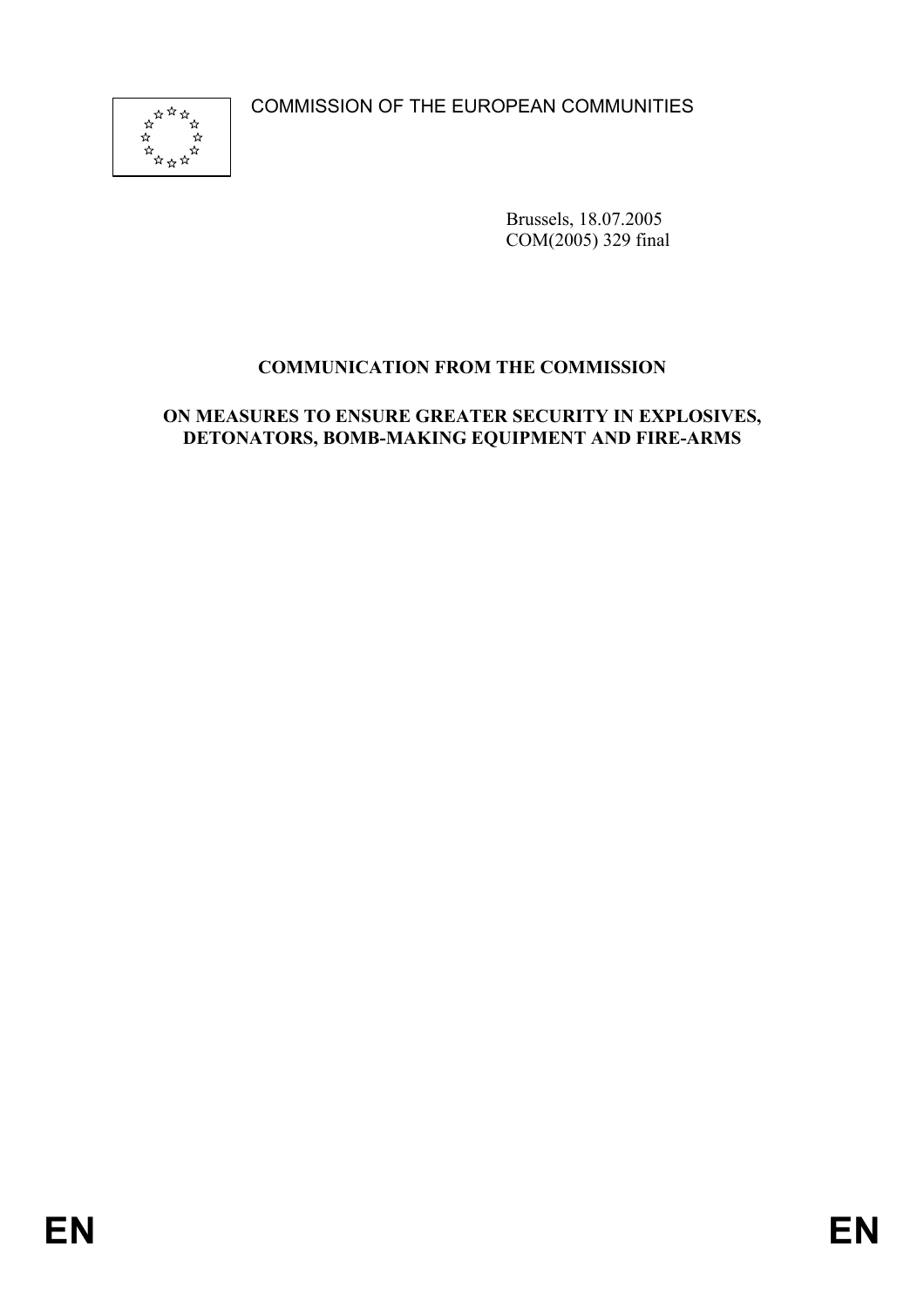#### **COMMUNICATION FROM THE COMMISSION**

#### **ON MEASURES TO ENSURE GREATER SECURITY IN EXPLOSIVES, DETONATORS, BOMB-MAKING EQUIPMENT AND FIRE-ARMS**

#### **1. INTRODUCTION**

The use of explosives to harm innocent citizens has been the most common method used by terrorists to instil fear in populations accustomed to living in democratic, free and open societies. In October 2003 the JHA Council had concluded there was no need to introduce new measures on storage and transport of explosives. However, in the aftermath of the terrorist bombings in Madrid on 11 March 2004 a consensus started to emerge within EU Member States for the need to explore a more harmonised system that would prevent explosives, detonators, bomb-making equipment and fire-arms from falling into the hands of terrorists. In its **25th March 2004 Declaration, the European Council** recognised the "need to ensure terrorist organisations and groups are starved of the components of their trade". In particular it recognised "the need to ensure greater security of firearms, explosives, bomb-making equipment and the technologies that contribute to the perpetration of terrorist outrages". Furthermore, **the revised Plan of Action on Combating Terrorism of June 2004** called upon the Council and the Commission to examine the scope for measures to ensure greater security of explosives (Action 3.6.1).

The Commission, in its **October 2004 Communication** *on Prevention, preparedness and response*  to terrorist attacks<sup>1</sup> signalled its intention to present proposals if necessary to ensure the highest possible security level in Europe. Indeed, the **"Hague Program - Strengthening freedom, security and justice in the EU"**, endorsed by the European Council in November 2004, explicitly *invites the Commission to make proposals aimed at improving the storage and transport of explosives as well as at ensuring traceability of industrial and chemical precursors.* The Commission strongly welcomes this invitation and hereby presents its proposals in the present Communication.

The Commission believes that all interested parties, in particular the industry (including producers, end-users, transporters, researchers), the Member States and Europol must contribute to improve the security of explosives and firearms. While their industrial usefulness is beyond doubt, policymakers must **ensure the security of citizens by reducing and eliminating the possibility of their misuse**. In the same way that manufacturers of explosives and firearms in the past embraced the notion of safety and made it a routine feature of their products, the same approach should be taken towards internal security. The Commission would like to see a drastic change in thinking by all stakeholders concerned and move from a logic of "whether" to one of "how" this can be achieved. The Commission is thus willing to engage in a **structured dialogue with the private sector** in order to see an enhancement of the security features (most importantly regarding storage, commercialisation, transport and traceability) of component and end products all along the production and supply chain. The Commission can draw on its experience in other fields – for instance, traceability with regard to the food production and supply chain for purposes of health protection – when devising ways of guaranteeing the security of explosives and firearms.

COM (2004) 698 final; 20.10.2004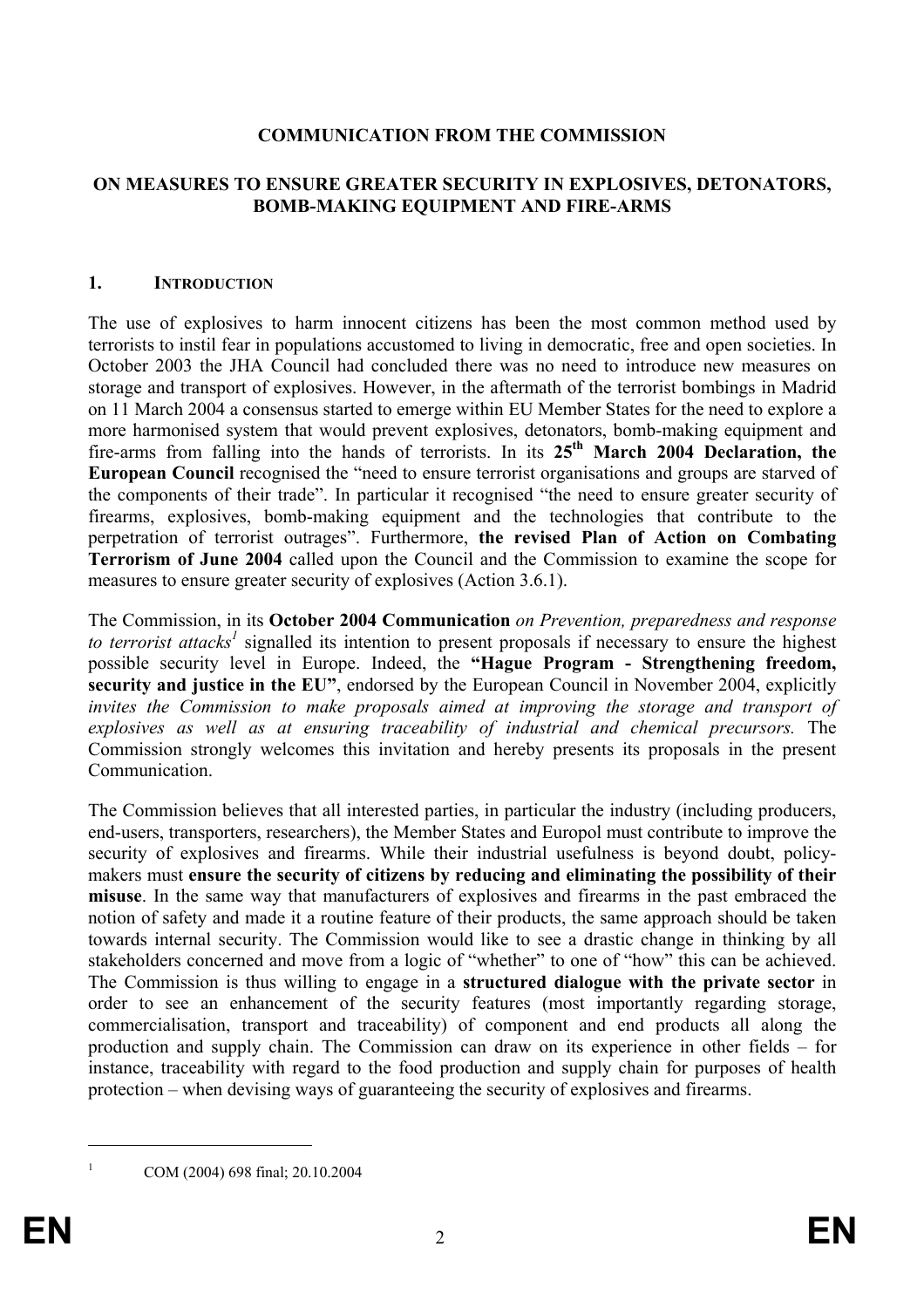#### **2. THE EU PLAN FOR ENHANCING THE SECURITY OF EXPLOSIVES**

The Commission plans to **bring together all the major stakeholders**: the manufacturers of, and traders in, explosives, experts from Europol and SitCen, national experts from the Member States, Commission and the Council Terrorism Working Party. Subsequently, the Commission will consider setting up an expert group (an Explosives-Security Expert Group) and task it with elaborating and submitting to the Commission an *EU Plan for the enhancement of the security of explosives and firearms.* The Plan would have to ensure complementarity between public and private measures in the field and set defined targets. A work method for the plan and for monitoring its success would need to be defined. The expert group could assess the needs in any of the fields related to enhancing the security of explosives and firearms, identify the detection and intervention capability gaps in the EU that need to be addressed and analyse the costs involved.

### **3. STORAGE, TRANSPORT AND TRACEABILITY**

As The Hague program suggests, the focus of this Communication is storage, transport and traceability. Security arrangements for the storage of explosives through, for instance, **physical means and efficient accounting and auditing standards**, are self-evidently crucial in preventing terrorists from gaining possession of legally produced products through theft or misappropriation. Transparency is key to allowing the careful scrutiny of transfers of such products while traceability techniques (like tagging or marking) are useful in following the life-cycle of explosives and for detecting dangerous transfers and suspicious possession. Methods for placing obligations on those trading in explosives to report any suspicious transactions should also be explored. Furthermore, dangerous products in transit – such as explosives and all-bomb-related equipment and devices may be either subject to a direct attack or illicitly diverted to a destination other than the one intended. **Security arrangements and traceability must thus also become a key aspect at all stages of the supply chain.**

Measures to combat terrorism should address all possible sources. A comprehensive approach to the problem is necessary since enhanced detectability of some explosives/detonators could push terrorists to use other devices or substances instead, which might be even more difficult to detect.

A **comprehensive analysis of detection techniques and their respective success rates** for different types of explosives would be a major asset to identify major risks. An approach towards reducing the risks of explosives being misused by terrorists or criminals should be extensive and involve regulation of commercial explosives (including the reporting of suspicious transactions), marking of explosives, stronger security constraints for transport and storage, the use of technology to detect, tag and track explosive material, information sharing and investigative support. The EU, while in all respects wishing to maintain the mutually fruitful cooperation with the United States, must not allow a transatlantic technology gap to develop, particularly insofar as concerns the use of detection equipment in transportation points.

In addition, so-called **'homemade' explosives** made out of widely available chemicals present a threat of the same scale as commercial explosives and thus research to improve their detectability should also be considered a priority.

**Demilitarised explosives** coming on the market also present a major risk. Since military explosives are normally not marked, the chance of detecting them might be less than that for civil ones. The official or parallel trade of surplus military explosives and the extent of involvement of organised crime networks in Europe in illicit transfers are, therefore, a major cause of concern and must be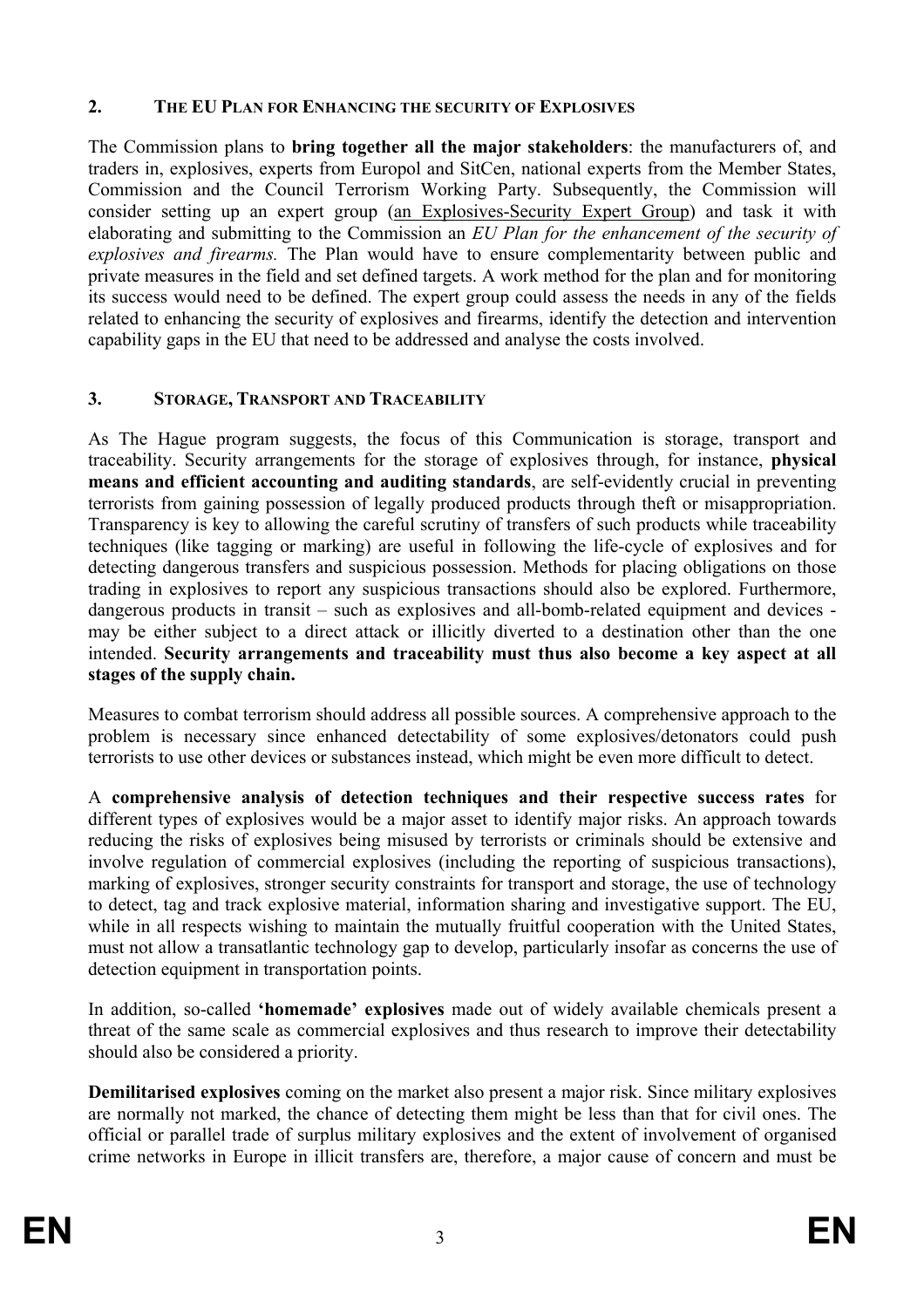tackled head-on. A **United Nations Report<sup>2</sup>** notes that several states in Eastern Europe cited concerns regarding the trafficking of surplus military explosives and devices from former Soviet stockpiles. Huge stockpiles of military explosives exist in Central and Eastern Europe. Programs to destroy those stocks are in place but have shown a limited success rate so far and thus need to be drastically improved.

## **4. STATE OF PLAY / PROPOSED MEASURES**

#### **4.1. Trade in fertilisers**

The Fertiliser Regulation<sup>3</sup>, in Articles 25 to 28, foresees some security measures, controls and special testing requirements for ammonium nitrate fertilisers. It also obliges manufacturers to keep records of production sites and their operators.

*The Commission is considering a modification of this Regulation in order to introduce the appropriate requirements to sell ammonium nitrate fertiliser only to authorised persons and upon proof of use for solely agricultural purposes. In addition, a proposal to oblige companies selling such material to notify law enforcement authorities of any suspicious transactions could also be explored. Member States should also be encouraged to take similar measures with regard to fertilisers not falling within the scope of the Regulation.* 

### **4.2. Storage of explosives**

The storage of explosives falls under the **Seveso II Directive**<sup>4</sup>. Its scope is not focused on explosives as such, but on fixed installations storing higher quantities of dangerous substances. It basically addresses the safety of installations rather than their "security". The Directive does not require security analyses, nor does it impose additional security measures for installations that are either particularly vulnerable to terrorist attacks or that are potential targets of attacks. It should, nevertheless, be noted that all requirements related to the mitigation of the consequences of accidents, and in particular the formulation in advance of emergency plans, will equally help with the consequences of a terrorist attack targeting a Seveso installation. Moreover, part of the information needed for a risk assessment is already available through the safety reports.

*The Commission is addressing security issues for establishments covered by the Seveso II Directive where dangerous substances like explosives or ammonium nitrate are present, such as analysis of the consequences of possible intentional adversary acts, deliberate major accidents and measures to prevent them.* Results of a joint workshop on the protection of hazardous installations from intentional adversary acts, Budapest, 28-29 April 2005 can be found on the website of the Commission:

http://europa.eu.int:8082/comm/environment/seveso/conf\_events.htm

The Seveso II Directive applies mainly to chemical and petrochemical plants where huge quantities of chemicals are present. The directive does not distinguish between "normal" dangerous goods and

<sup>2</sup> The United Nations Report on Illicit Manufacturing of and trafficking in explosives by criminals and their use for criminal purposes (of  $23^{\text{rd}}$  January 2002); E/CN.15/2002/9/Add.1

Regulation (EC) 2003/2003 of the European Parliament and of the Council of 13 October 2003 relating to fertilizers. 4

Seveso II Directive (96/82/EC) on the control of major-accident hazards (OJ No L 10 of 14 January 1997).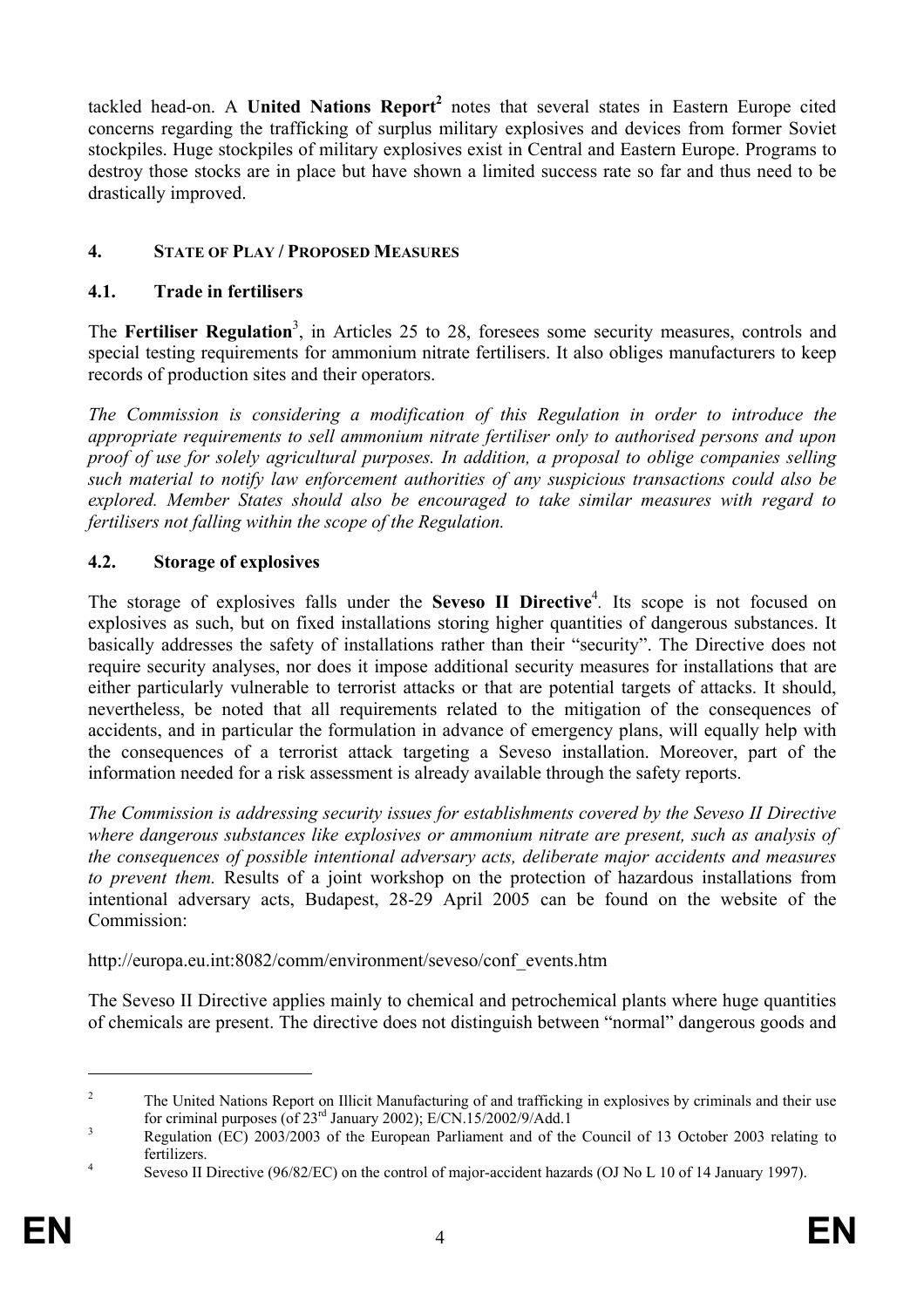"high consequence" dangerous goods (i.e whose misuse can result in mass casualties or destruction). Provisions to reduce the increased risk should, therefore, apply especially to these high potential dangerous substances such as explosives.

*The Commission will address recommendations to Member States to take initiatives to improve the security in all companies and personnel responsible for or dealing with high consequence dangerous goods; Security will be increased by the creation and implementation of security plans which could contain a number of elements identified by the Commission.* 

## **4.3. Transport of explosives and other dangerous goods (TDG)**

EU Member States are obliged to amend the TDG security provisions in their domestic road and rail transport legislation by 1 July 2005. However, most Member States have additional regulations concerning the control of certain categories of dangerous goods. *Appropriate industrial associations have prepared guidelines to the Transport of Dangerous Goods security provisions, covering all relevant sectors. The Commission has supported this work and the guidelines were completed in April 2005.* Dialogue with the industry is a key element in improving explosives transport security since the industry could develop stricter guidelines for improving transport security.

*The Commission adopted improved controls on the transfer of explosives between Member States in April 2004, as a step to make their cross-border transport safer. The controls are contained in Commission Decision 2004/388/EC harmonising the information required, and procedures to be followed during such cross-border transfer.* 

The improved controls on the transfer of explosives between Member States should make it easier to trace explosives and to check that their movement has been approved by national authorities. The document also includes details of which companies or organisations are involved in which type of explosives and an itinerary for the transfer and authorisations by all Member States over whose territory the explosives will move. Such measure should make it easier to trace explosives as they move from the manufacturer to the user.

In order to achieve the objectives established in the EU Plan of Action on combating terrorism (point 4.2), *the Commission has started to develop a policy on supply chain security, in order to complement already existing legislation in various areas of transport security (air, maritime and port security) and increase security on land transport.* 

The major focus of this policy process is to develop initiatives and security measures, legal and operational, for business to increase the security awareness within the EU national supply chain without hampering trade and, by doing so, countervailing possible terrorist threats.

Supply chain security will be an evolutionary process. Making security thinking a daily routine (awareness) in EU transport operations helps to upgrade business quality performance and resilience to incidents. In international trade, the success of a transport security policy depends on reciprocity.

### *4.3.1. Detection of explosives and fire-arms at airports*

Following the September 11 attacks and other air-craft related incidents, airport security has been increased. The **Framework Regulation 2320/2002 establishing common rules in the field of civil aviation security** considers fire-arms and explosives as prohibited articles and requires that all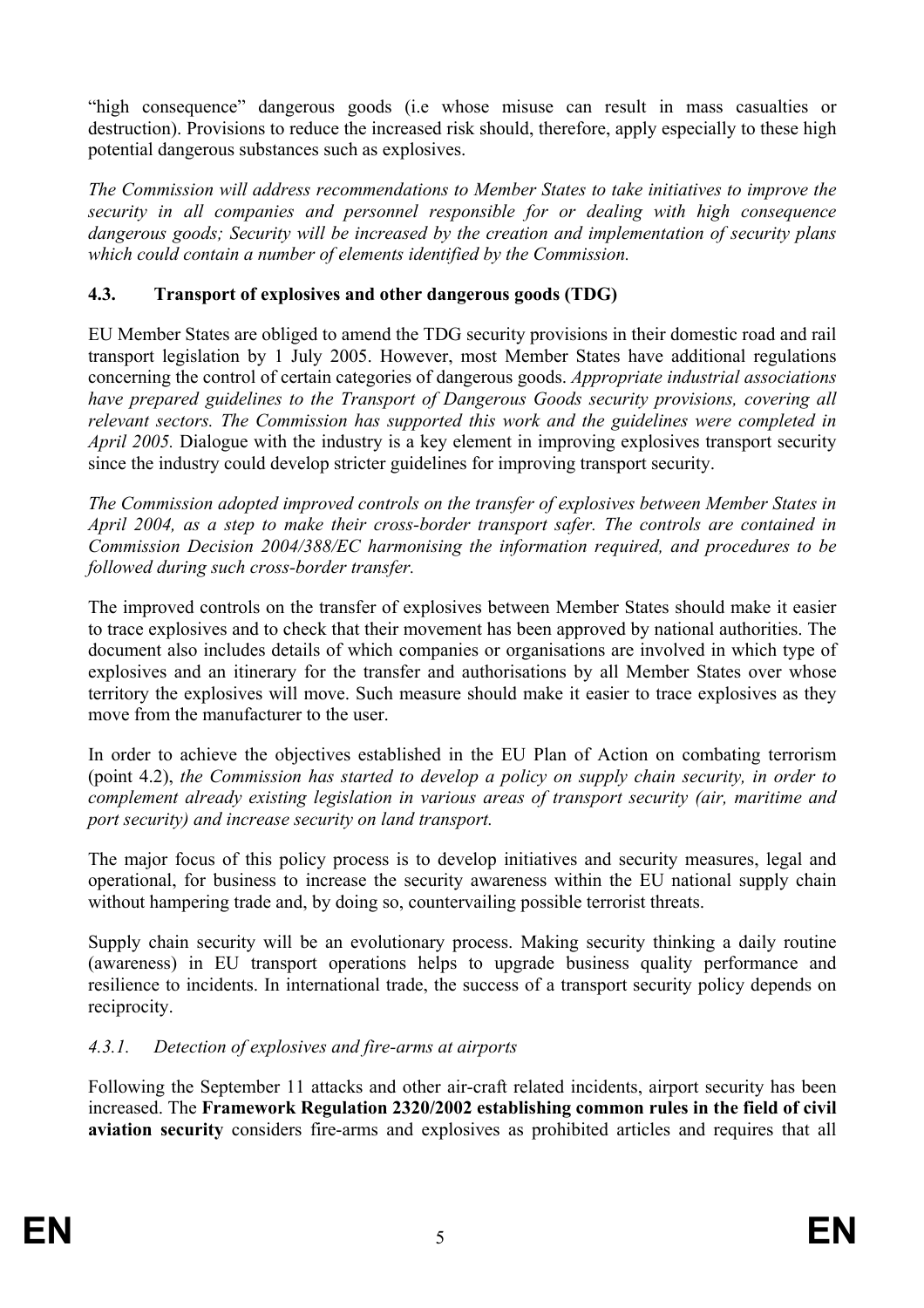passengers and their baggage (cabin or hold) are screened by a set of acceptable methods. The Commission carries out inspections to verify, inter alia, the implementation of these requirements.

*The Commission, assisted by the Aviation Security Committee (AVSEC), is currently working on controlling the implementation of the technical specifications and the performance criteria of the different families of detection equipment employed at Member State airports.* 

### **4.4. Production, commercialisation and traceability of explosives**

**Council Directive 93/15/EEC on the harmonisation of the provisions relating to the placing on**  the market and supervision of explosives for civil uses<sup>5</sup> (for example for quarrying or demolition works) defines the essential requirements which must be met by explosive conformity tests in order to ensure the free movement of these products without lowering optimum levels of safety and security. It also covers the supervision of transfers of explosives and ammunition. Due to the obvious limitations of this legislation in the light of the increased terrorist risk, the Commission has started a dialogue on security issues with the industry. New practices might be envisaged for a variety of domains: marking of explosives and detonators, stronger storage and transportation security as well as the reporting of suspicious transactions.

Following the discovery of explosives, finding their origin is of crucial importance for investigators. Swiss legislation on the matter for example is very strict and requires explosives to be marked prior to their commercialisation. The rate of successfully solved cases relating to marked explosives in Switzerland, however, has not been dramatically higher than successfully solved cases with unmarked ones.

*The Commission suggests the assessment of the cost-benefit of marking explosives with an electromagnetic code.*

# **4.5. Detection of explosives**

The detection of explosives can be achieved with various techniques (e.g X-ray, sniffer dogs, vapour detection systems). No single technique allows a satisfactory detection of explosives; a combination of methods is always necessary. However, making one marking substance or agent compulsory in the EU for all explosives could make their detection easier since the sensors would mainly have to detect one substance. However, due to the presence of foreign-made explosives, it is necessary that detection equipment is still able to detect other marking agents as well as unmarked explosives.

Extensive research programs are conducted on electronic noses and other technologies. The NOSE II program (second network of excellence on artificial olfactory sensing) of the European Commission has already enabled the creation of a network of scientists in that domain. However, a first important step would be to conduct an extensive study of existing detection techniques, assessing precisely their success rate, detection time and cost for each type of explosive. Technology gaps could be identified in that way and be taken into consideration by research programs. Best combinations of equipment should also be properly evaluated since it is impossible to detect explosives properly with a one step system.

*The Commission will launch such an integrated analysis of detection techniques. This work will constitute solid grounds to build legislative initiatives in this field. Meanwhile the Commission* 

OJ L 121 of 15 May 1993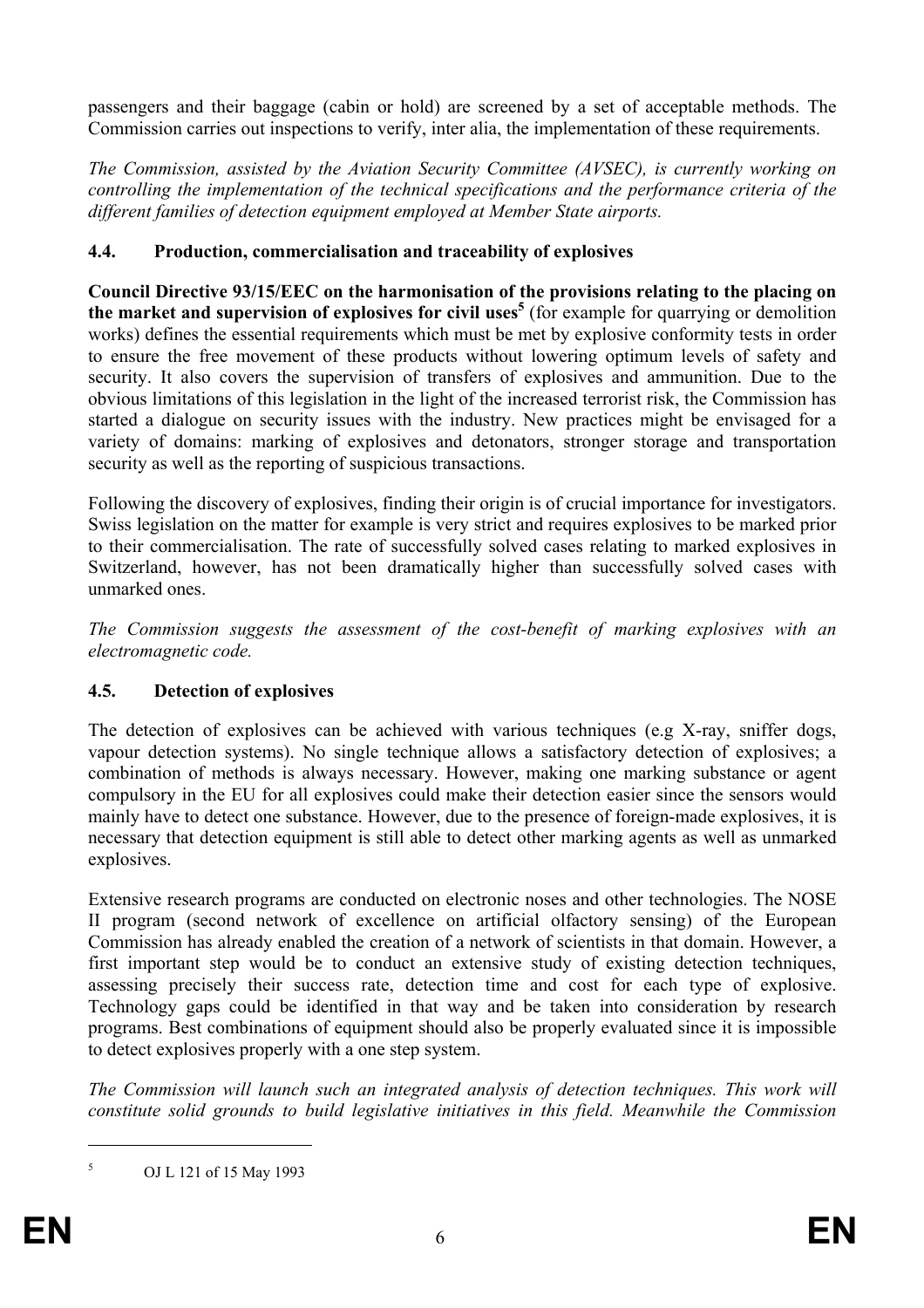*recommends setting up appropriate measures to make it compulsory to use detection devices in certain strategic locations (e.g. at airports).* 

## **4.6. Detonators**

Due to their small size, detonators present a major risk of theft and non-detection. Thus, making detonators easier to detect would be an important improvement to the security chain. The Joint Research Centre of the Commission could analyse some of the options available to enhance their detectability. *Depending on the results of analysis from the JRC, the Commission could propose to modify Council Directive 93/15 EEC in order to make some mark, detection agent or device mandatory.* 

## **4.7. Law enforcement cooperation in the field of explosives**

The identification of capability gaps in terms of human resources, techniques and materials devoted to detect, intervene and neutralise improvised and non-conventional explosive devices within the EU will require serious reflection on a method for bridging them. The Commission has gathered information from the Member States through a questionnaire it presented to the Council in 2004. Following an analysis, any gaps that might result could be resolved by a variety of ways including directing research in a specific way and developing structures that allow solidarity between Member States to be expressed, for example through initiatives for mutual assistance on a bilateral or multilateral basis.

## *4.7.1. Europol Bomb Database*

Europol is currently managing an EU database on explosive devices used by terrorist and criminal organisations. European law enforcement services and in particular their *Explosive Ordnance Disposal (EOD) Units* need to have 24-hour access to available data on explosives, explosive devices and their components in order to exchange this information immediately in the light of terrorist bomb incidents or threats.

Europol is already exploring the possibility of having a central computerised system in which bomb-related data consisting of written texts, structured data and multi-media information such as images of electronic parts and electronic circuits, would be stored.

The exchange of information via the Europol database will be of great importance in relation to "homemade explosives" and the network would be an ideal instrument to produce a list of improvised explosive devices (IEDs) and assess their impact.

*Europol should promote the use of its database on explosive devices used by terrorists by the competent services in the Member States and the Commission by reporting every six months about the inputs provided by Member States to the database.* 

# *4.7.2. Inventory of Capacities of the Member States*

Last year, the Commission presented to the Council a questionnaire to assess Member State capabilities and future co-ordination of their EOD Units. The results of the questionnaire have facilitated the assessment of the capacities in Member States of human resources, techniques and materials devoted to detect, intervene and neutralize improvised and non-conventional explosive devices. This inventory also assesses their capabilities in terms of forensic investigation in bomb attacks and will also be a first step for a future application of solidarity mechanisms amongst Member States in case of major terrorist events.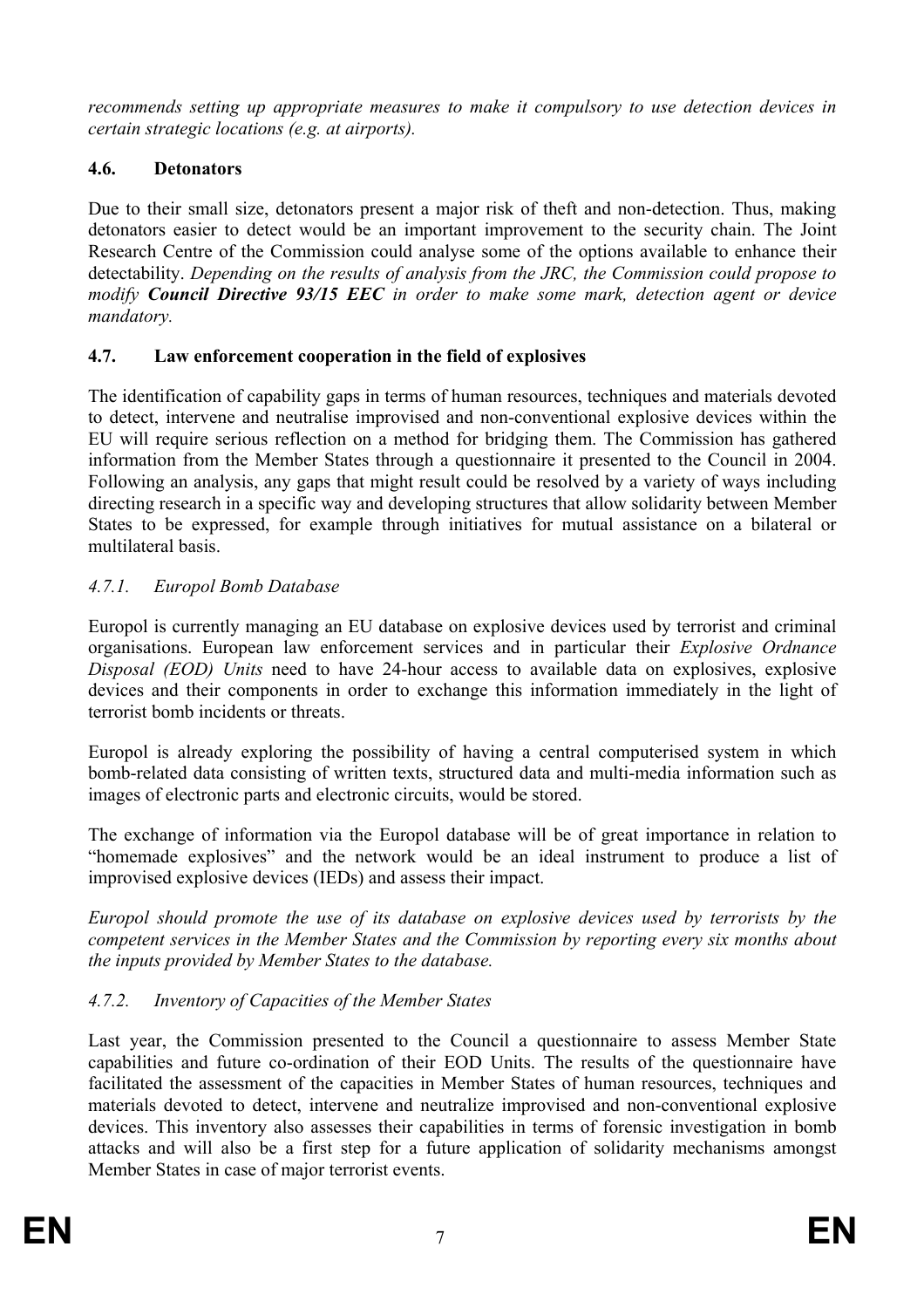## *4.7.3. Explosive Ordnance Disposal Units Network*

Following the capability assessment, the setting up of a Network of Member State EOD Units should be considered, following examples already developed in other fields, such as the Network of Protection of Public Figures. The Network could be a channel for an open and fluid exchange of information on techniques and operational tactics. Furthermore, the improvement of detection capabilities should be a priority for the Network.

*The Commission is currently working on establishing a network of EOD Units following analysis of the answers to the questionnaire submitted by the Commission to the Member States.* 

## *4.7.4. Improvised Explosive Devices Forensic Network*

During a second phase, the proposed EOD Units Network would enlarge its capacity to exchange information on the forensic aspects of improvised explosive devices (IEDs). *The creation of a Forensic Network could be a starting point to develop a common strategy on investigation and research policies and for the harmonisation of techniques in this field.* 

### **4.8. Research and technological development**

Research and technological development can reduce the risks linked to the production, transport and storage of firearms, explosives, bomb-making equipment and technologies that contribute to the perpetration of terrorist acts. Research can also contribute to better detecting, tagging and tracking systems.

A three year Preparatory Action (2004-2006) was launched with the aim of fostering the conditions and the environment favourable to the improvement of the European scientific, technological and industrial capacities and to test the ground for a fully fledged European Security Research Programme to be launched in 2007. The Preparatory Action covers 5 main priority research areas, including the fight against terrorism.

As a follow up to the Preparatory Action, the multi-annual European Security Research Programme would conduct mission oriented technological research, taking into account final user needs. *Under the 6th Framework Programme for Research and Technological Development, the Commission has opened a call for research proposals on nanotechnological approaches for improved security systems including detectors for explosives.* 

### **4.9. Law enforcement cooperation in the field of fire-arms**

Several initiatives have already been launched with the aim of improving law enforcement cooperation in the fight against illicit firearms that will reap results in 2005. As part of the counter proliferation programme of its Counter-Terrorism Unit, Europol will be offering operational support to Member State investigations and disseminate strategic products. Europol is currently undertaking a feasibility study in the area of illicit trafficking in firearms in order to decide whether an analysis work file on illicit firearms can be opened in 2005. Moreover, the development of an EU capability for the tracing of illicit firearms is part of the Europol Work Programme for 2005.

*A legislative instrument laying down common standards for the reporting of seized or recovered firearms used for crime, or firearms that have been diverted, lost or stolen could be considered. This would facilitate the exchange of information for the purpose of investigation and provision of a common denominator for a method to analyse intelligence.*